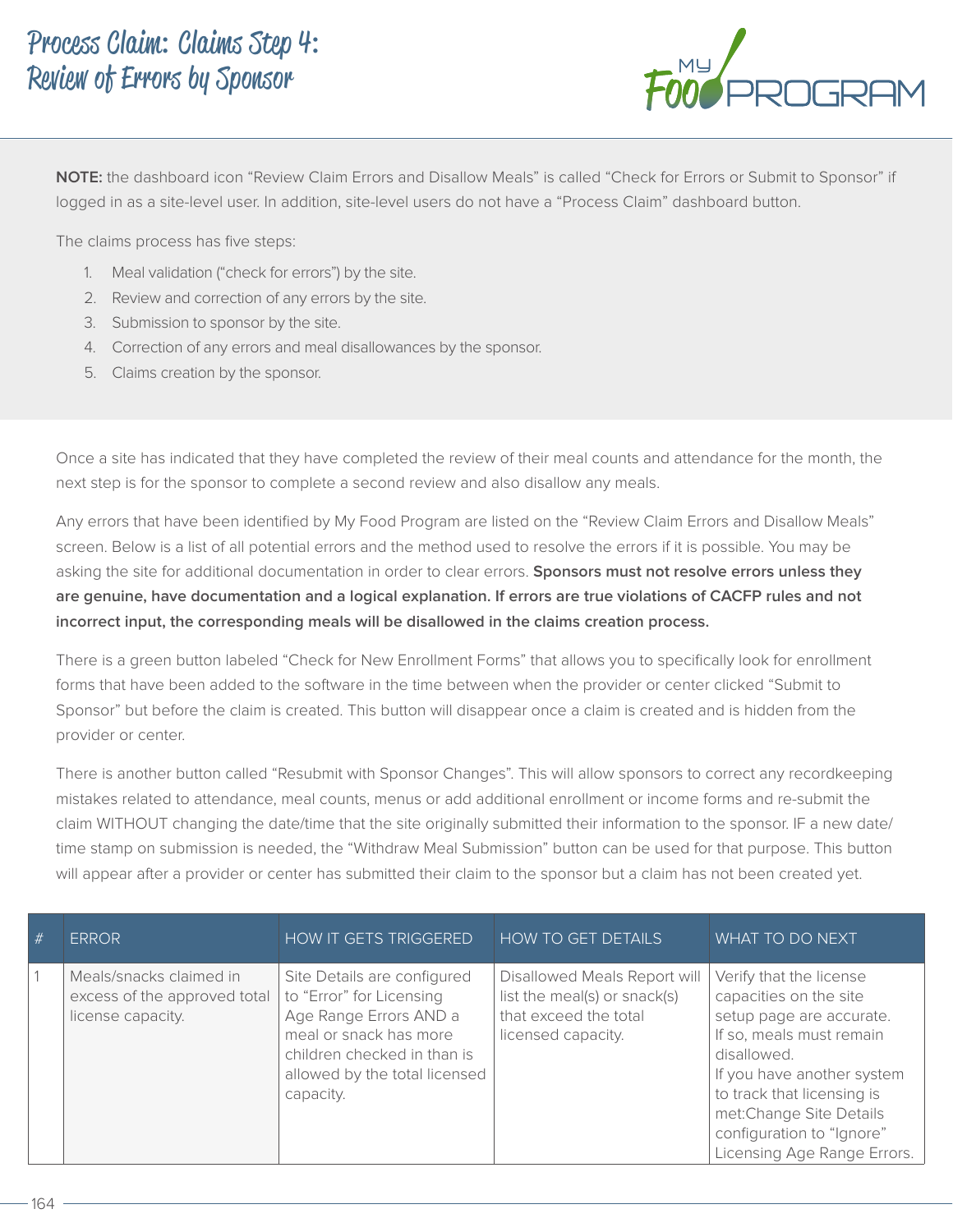

| $\#$           | <b>ERROR</b>                                                                                          | <b>HOW IT GETS TRIGGERED</b>                                                                                                                                                                                                          | HOW TO GET DETAILS                                                                                                                                                                                                             | WHAT TO DO NEXT                                                                                                                                                                                                                                                             |
|----------------|-------------------------------------------------------------------------------------------------------|---------------------------------------------------------------------------------------------------------------------------------------------------------------------------------------------------------------------------------------|--------------------------------------------------------------------------------------------------------------------------------------------------------------------------------------------------------------------------------|-----------------------------------------------------------------------------------------------------------------------------------------------------------------------------------------------------------------------------------------------------------------------------|
| 2              | Meals/snacks claimed<br>outside of the operating<br>days.                                             | A meal count is entered<br>for a meal or snack that<br>is not on a day that the<br>facility is open. NOTE: this<br>can only occur if site days<br>of operation are changed<br>in Site Details after a meal<br>count is entered.       | Disallowed Meals Report<br>will list the meal(s) and/or<br>snack(s) that were recorded<br>and are now outside the<br>operating days.                                                                                           | Verify the days and meals<br>that the facility is open under<br>"Site Details".<br>Remove or disallow the<br>meal/snack counts for the<br>days that are outside of<br>operating days.                                                                                       |
| 3              | Meals/snacks claimed<br>outside of the operating<br>hours.                                            | A meal count is entered<br>for a meal or snack that is<br>during a time that the facility<br>is not open. NOTE: this can<br>only occur if site times of<br>operation are changed in<br>Site Details after a meal<br>count is entered. | <b>Disallowed Meals Report</b><br>will list the meal(s) and/or<br>snack(s) that were recorded<br>and are now outside the<br>operating times.                                                                                   | Verify the times and meals<br>that the facility is open. If<br>accurate, meals must remain<br>disallowed.<br>Remove or disallow the<br>meal/snack counts that are<br>outside of operating hours.                                                                            |
| $\overline{4}$ | Meals/snacks claimed in<br>excess of the approved age<br>range license capacity.                      | Site Details are configured<br>to "Error" for Licensing Age<br>Range Errors AND a meal<br>or snack has more children<br>checked in in a specific age<br>range than is allowed by<br>licensing.                                        | Disallowed Meals Report will<br>list the meal(s) or snack(s)<br>that exceed the age range<br>licensed capacity.                                                                                                                | Verify that the license<br>capacities on the site<br>setup page are accurate.<br>If so, meals must remain<br>disallowed.<br>If you have another system<br>to track that licensing is<br>met:Change Site Details<br>configuration to "Ignore"<br>Licensing Age Range Errors. |
| 5              | Meals which do not meet<br>the USDA meal pattern<br>requirements.                                     | Site Details are configured<br>to validate menus AND a<br>meal or snack does not<br>meet the meal pattern<br>requirements.                                                                                                            | Disallowed Meals Report will<br>list the meal(s) or snack(s)<br>that are not creditable.                                                                                                                                       | Verify that the meal or snack<br>menu to accurate as to what<br>components were served.<br>If so, meals must remain<br>disallowed.<br>If you are using another<br>system to track menus:<br>Change Site Details<br>configuration to "Ignore<br>meal validation".            |
| 6              | Meals claimed that differ<br>from those recorded by the<br>field monitor at the time of<br>the visit. | A meal recorded by a<br>site differs from the meal<br>recorded by a monitor.                                                                                                                                                          | Disallowed Meals Report will<br>list the meal or snack that is<br>a mis-match.<br>Visits will have details about<br>the menu recorded by the<br>monitor while the Menus<br>section will have the menu<br>recorded by the site. | Revise the site menu to<br>match that recorded by the<br>field monitor. This is most<br>likely related to specific<br>callouts on units or product<br>numbers. Ex: Blueberries,<br>fresh, Ibs VS Blueberries,<br>cups.                                                      |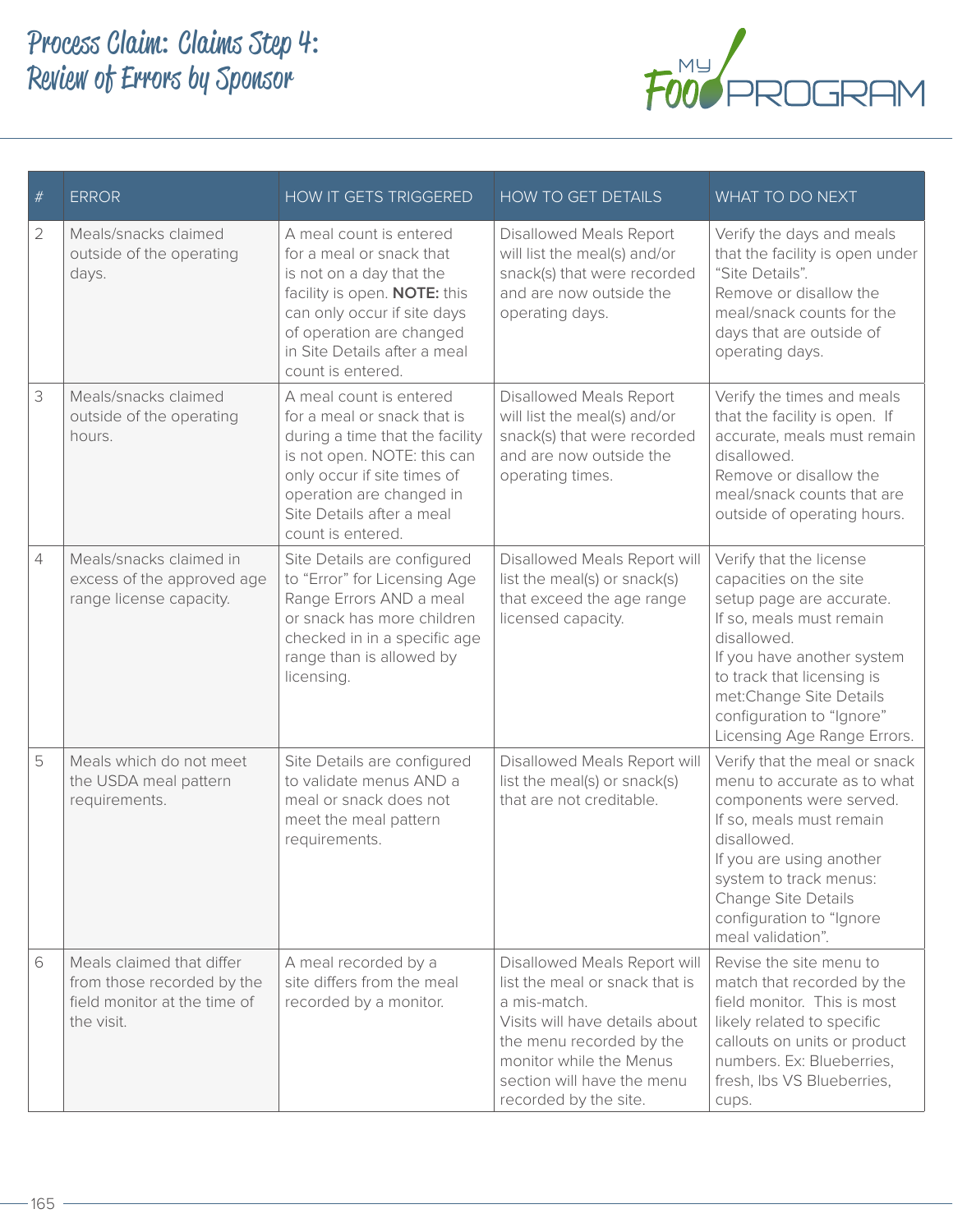

| $\#$ | <b>ERROR</b>                                             | <b>HOW IT GETS TRIGGERED</b>                                                                                                                                                                                                                 | <b>HOW TO GET DETAILS</b>                                                                                     | WHAT TO DO NEXT                                                                                                                                                                                                                                                     |
|------|----------------------------------------------------------|----------------------------------------------------------------------------------------------------------------------------------------------------------------------------------------------------------------------------------------------|---------------------------------------------------------------------------------------------------------------|---------------------------------------------------------------------------------------------------------------------------------------------------------------------------------------------------------------------------------------------------------------------|
| 7    | Meals for which there are no<br>menus.                   | Site Details are configured<br>to enforce meal validation<br>AND a meal count has been<br>entered for a meal or snack<br>and no menu was entered.                                                                                            | Disallowed Meals Report will<br>list the meal(s) and snack(s)<br>without menus.                               | Delete or disallow the meal<br>counts.<br>Add a creditable menu that<br>matches what was actually<br>served.<br>If you are using another<br>system to track menus:<br>Change Site Details<br>configuration to "Ignore<br>meal validation".                          |
| 8    | Meal total count greater than<br>number of participants. | The number of children<br>checked in for a meal is<br>greater than the number<br>of children checked in for<br>attendance.                                                                                                                   | Disallowed Meals Report will<br>list the meal(s) and snack(s)<br>with meal counts greater<br>than attendance. | Verify which count matches<br>reality: the attendance or<br>the meal count (requires<br>another system such as a<br>parent check-in at the door).<br>Delete or disallow meal<br>counts for children recorded<br>in error, revise attendance if<br>it can be proved. |
| 9    | Too many meals claimed for<br>program                    | This error is only applicable<br>to sites that do headcount<br>meal counts. It is triggered<br>when the site is attempting<br>to claim more than 2 meals<br>and 1 snack or 1 meal and 2<br>snacks, which would require<br>meal count by name | Site Details will have the<br>meals offered by the site.                                                      | Switch the site from Meal<br>Count Method "Headcount"<br>to "Roster" or remove the<br>available meals and snacks<br>to 2 meals and 1 snack or 2<br>snacks and 1 meal.                                                                                               |
| 10   | Meal count is zero for head<br>count based site.         | A menu is entered but no<br>children were marked in for<br>the meal.                                                                                                                                                                         | Disallowed Meals Report will<br>list the meal(s) and snack(s)<br>without a count entered.                     | Enter meal counts if they<br>were recorded on a backup<br>(ex: paper or other system),<br>otherwise they must remain<br>disallowed.                                                                                                                                 |
| 11   | No age range configured for<br>participant on meal.      | A child with a birthdate of an<br>infant was checked in for a<br>meal and then the birthdate<br>was changed to be a non-<br>infant.                                                                                                          | <b>Disallowed Meals Report</b><br>will list the children with the<br>birthdate that was changed.              | Ensure the child's birthdate<br>is correct, then remove their<br>meal attendances and re-<br>enter them with the correct<br>birthdate.                                                                                                                              |
| 12   | Meals for which there is no<br>infant menu.              | Site Details are configured<br>to Error for "Missing Infant<br>Menu Errors" and an infant<br>was checked in for a meal<br>and no infant menu was<br>entered.                                                                                 | Disallowed Meals Report will<br>list the meal(s) and snack(s)<br>that are missing an infant<br>menu.          | Enter an infant menu that<br>matches what was actually<br>served.<br>Remove or disallow the<br>infant meal counts.<br>If you use another system to<br>track infant menus: Change<br>Site Details configuration to<br>Ignore "Missing Infant Menu<br>Errors".        |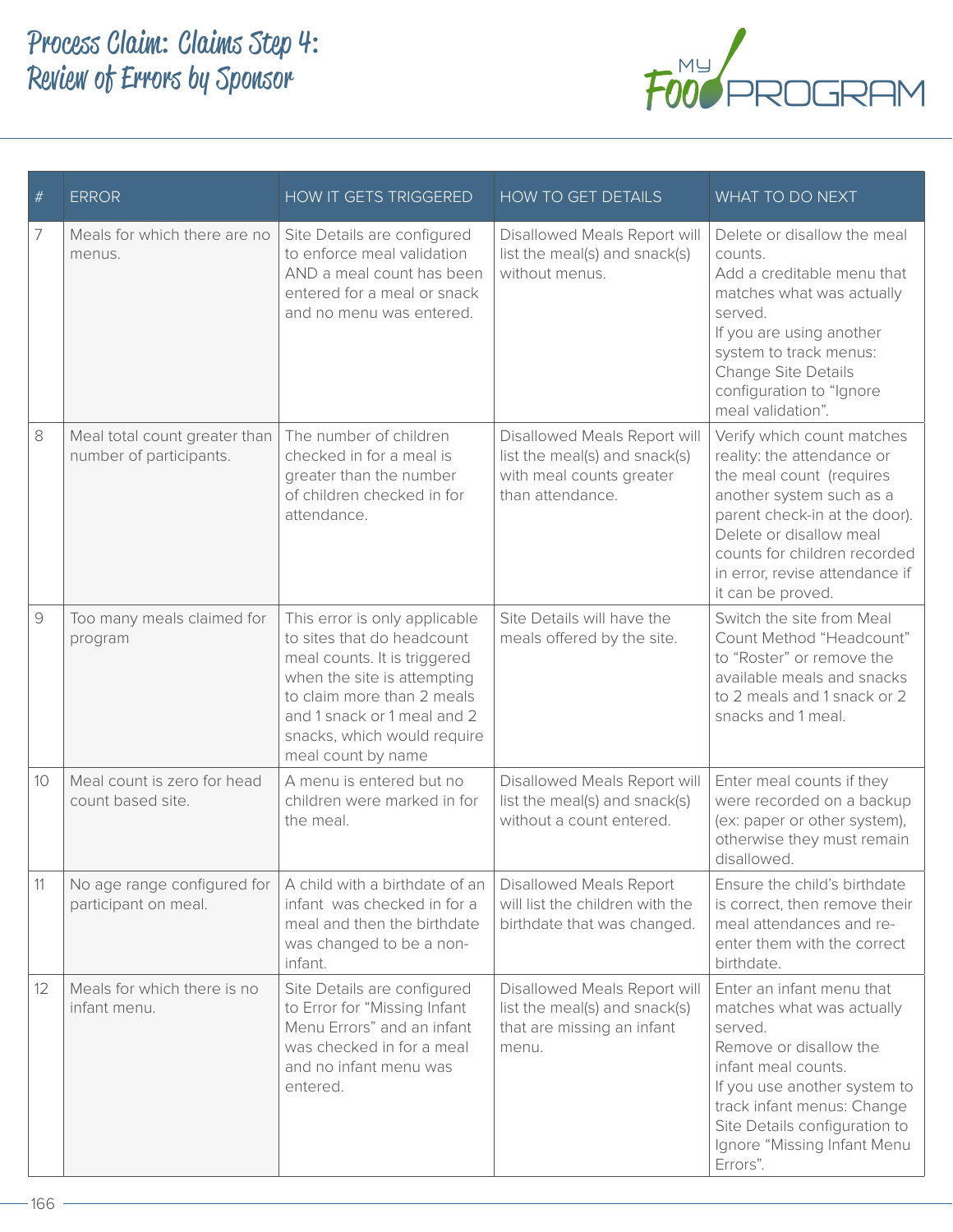

| $\#$ | <b>ERROR</b>                                                      | <b>HOW IT GETS TRIGGERED</b>                                                                                                                    | HOW TO GET DETAILS                                                                                                   | WHAT TO DO NEXT                                                                                                                                                                                                                                                                                                                                                                        |
|------|-------------------------------------------------------------------|-------------------------------------------------------------------------------------------------------------------------------------------------|----------------------------------------------------------------------------------------------------------------------|----------------------------------------------------------------------------------------------------------------------------------------------------------------------------------------------------------------------------------------------------------------------------------------------------------------------------------------------------------------------------------------|
| 13   | No licensing age range for<br>participant.                        | A child was checked in for<br>a meal and their birthdate<br>is outside the age ranges<br>set in Site Details under<br>Licensing.                | Disallowed Meals Report will<br>list the child that is outside<br>the age range of the facility<br>license.          | Verify that the correct the<br>birthdate of the child was<br>input.<br>Verify that the school<br>attendance flag is correct.<br>The "attends or is enrolled<br>in school" check box<br>determines which age range<br>they are counted against.<br>If you have another system<br>to track licensing: Change<br>Site Details configuration<br>to Ignore "Licensing Age<br>Range Errors". |
| 14   | Meal does not meet 2016<br>meal pattern (Juice).                  | Site Details are configured<br>to validate menus and juice<br>was included on the menu<br>twice in one day.                                     | Disallowed Meals Report will<br>list the date on which juice<br>was on the menu twice.                               | Verify that the menu<br>matches what was served.<br>If so, meals must remain<br>disallowed.                                                                                                                                                                                                                                                                                            |
| 15   | No whole grain-rich food<br>served on this date.                  | Site Details are configured<br>to validate menus and no<br>whole grain-rich foods were<br>included on the menu.                                 | Disallowed Meals Report<br>will list the dates on which<br>a whole grain-rich food was<br>missing.                   | Verify that there wasn't<br>an input error where an<br>enriched food was input<br>instead of a whole grain-rich.<br>If not, meals must remain<br>disallowed.                                                                                                                                                                                                                           |
| 16   | Meal does not meet 2016<br>meal pattern (Proteins).               | Site Details are configured<br>to validate menus and meat/<br>meat alternate was served<br>instead of grain more than<br>three times in a week. | Disallowed Meals Report<br>will list the dates on which<br>meat/meat alternate was<br>substituted for grain.         | Verify that the menu<br>matches what was served,<br>that ONLY a protein was<br>served at breakfast more<br>than three times in a week.<br>If so, meals must remain<br>disallowed.                                                                                                                                                                                                      |
| 17   | Meal claimed for a<br>participant that is 19 or older             | A participant is checked<br>in with a date of birth that<br>makes them older than 18<br>years.                                                  | Participant birthdate is on<br>the Participant page                                                                  | Adjust any incorrect<br>birthdates.                                                                                                                                                                                                                                                                                                                                                    |
| 18   | Meal claimed for participant<br>who is a non-CACFP<br>participant | A participant has been<br>marked in for a meal and<br>also flagged as a participant<br>that should not be included<br>in the claims.            | Ineligible Participant Report<br>will have a list of participants<br>with the "Include in claims"<br>flag unchecked. | Check the box for "include in<br>claims" for any participants<br>that should be included in<br>the claim.                                                                                                                                                                                                                                                                              |